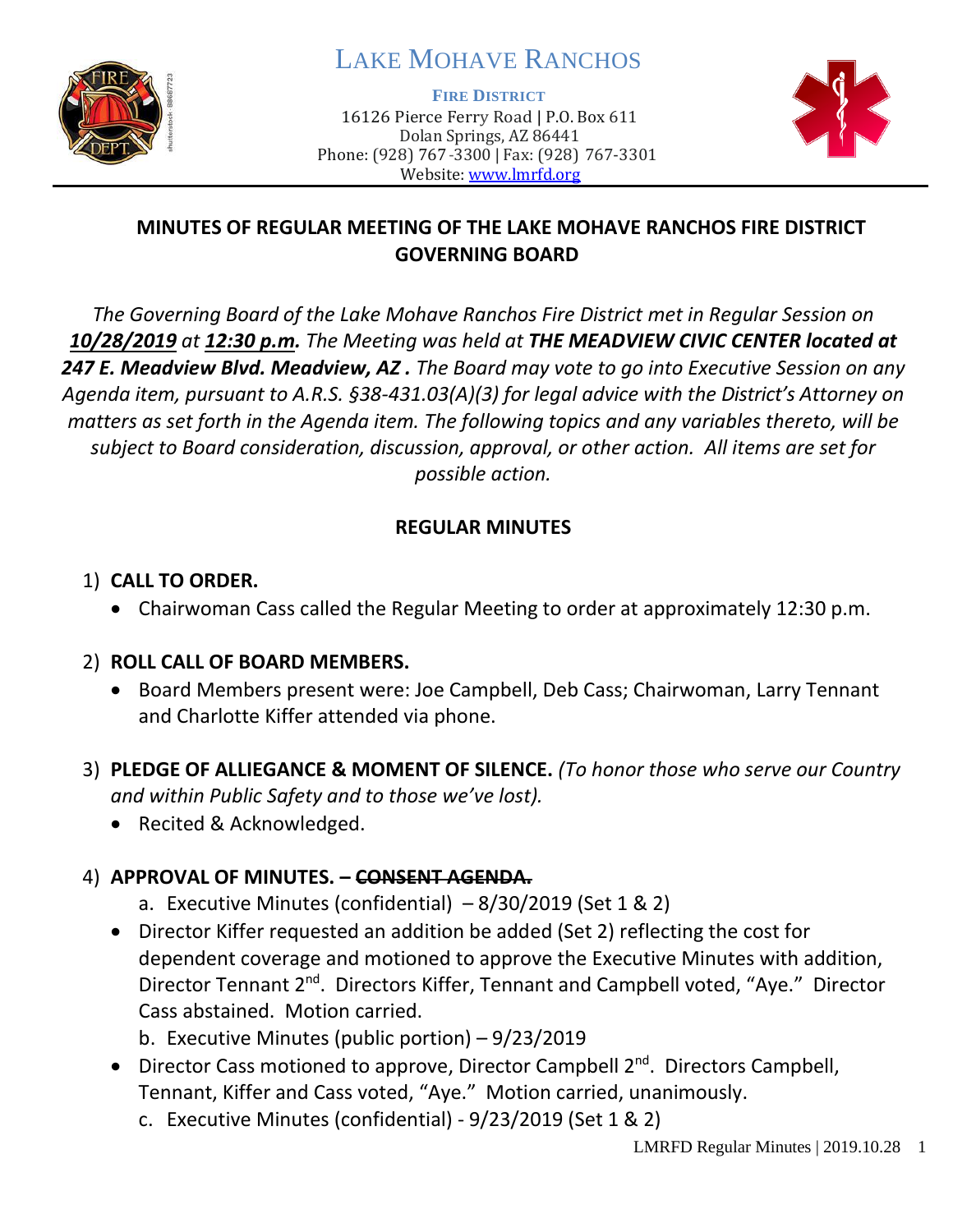- Director Cass motioned to approve Set 1 & 2, Director Campbell  $2^{nd}$ . Directors Campbell, Tennant, Kiffer and Cass voted, "Aye." Motion carried, unanimously. d. Regular Minutes 9/23/2019
- Director Campbell motioned to approve, Director Cass 2<sup>nd</sup>. Directors Campbell, Tennant and Cass voted, "Aye." Director Kiffer abstained. Motion carried.
- 5) **CALL TO THE PUBLIC &/or CORRESPONDENCE**. *(Consideration and discussion of comments and complaints from the public. Those wishing to address the Lake Mohave Ranchos Fire District Board need not request permission in advance. The Fire District Board is not permitted to discuss or take action on any item(s) that are not on the Agenda that are raised in the call to the public. However, individual Board Members may be permitted to respond to criticism directed to them. Otherwise, the Board may direct that staff review the matter or that the matter be placed on a future agenda. The Fire District Board cannot discuss or take legal action on any issue raised during the Call to the Public due to restriction of the Opening Meeting Law).*
	- None.

### 6) **REPORTS.**

- a. **FIRE CHIEF'S REPORT.** *(The governing body may not propose, discuss, deliberate or take legal action on this matter unless the specific matter is properly noticed for legal action. Therefore, action taken as a result of the Chief's report will be limited to directing staff to study the matter or scheduling the matter for further consideration and discussion at a later date. (A.R.S. 38- 431.02.K.)*
- As provided to the Board, attached.

**Chief's Report – October (Regular Meeting) - 2019**

#### **Run-Report**:

- AMR transports: 0
- Chief Call-Outs-After Hours: 5
- Transports: 47
- Refused: 4
- Fire: 8
- Service Calls: 3
- Good Intent: 2
- False Alarms: 0
- HWY-93 calls: 8
	- *Total Calls*: 79

#### **Scheduling**:

• Scheduled provided. (\*Chief Bonne indicated he would provide)

#### **Meetings/Conferences/Trainings**:

- $\bullet$  10/3 MCFOA
- $\bullet$  10/8 Run Review
- 10/10 CPR/First Aid for LMRFD Suppression Volunteers
- 10/12 Pancake Breakfast Fundraiser Event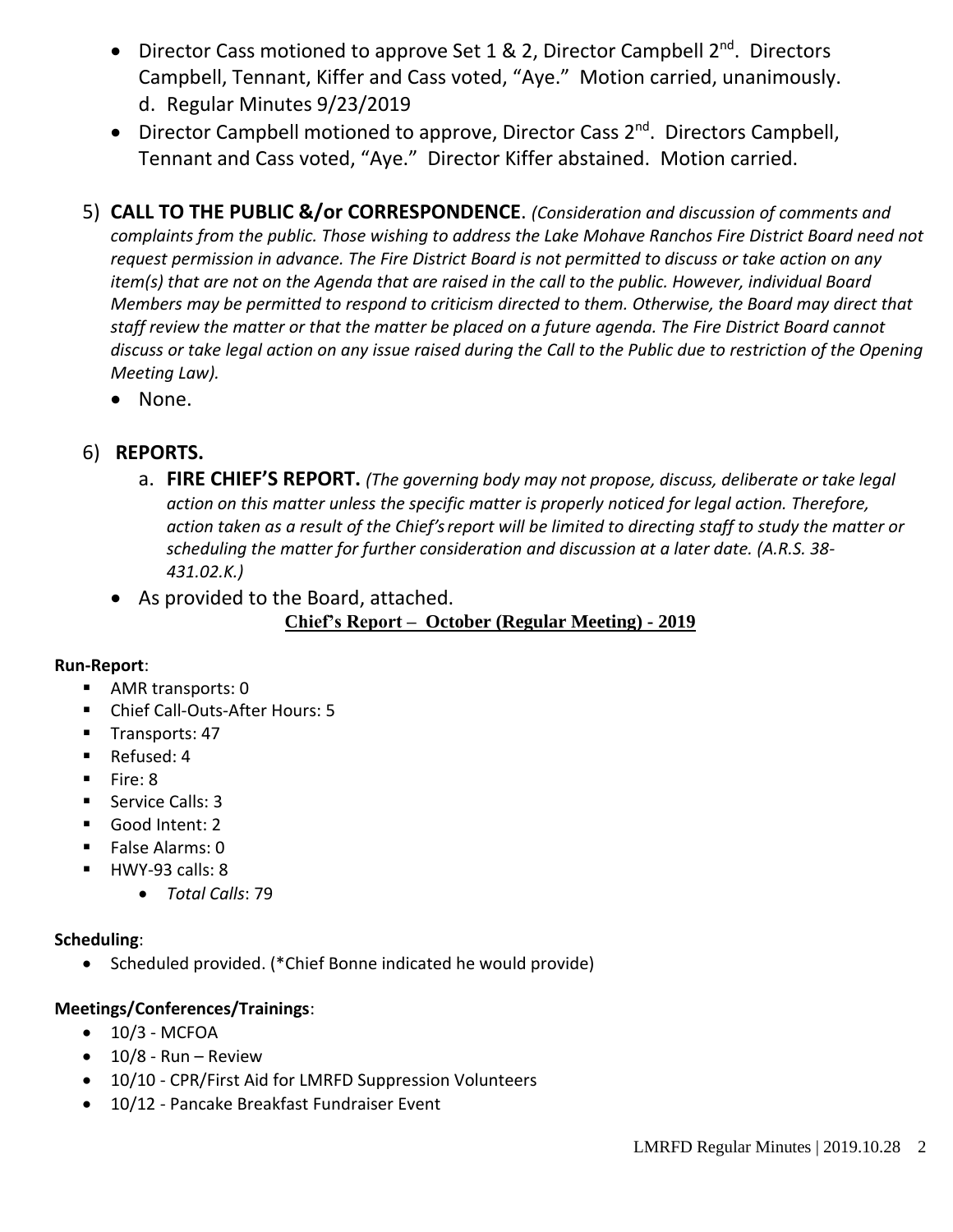- 10/15 Vehicle Live Fire Training at St. 41
- 10/19 Dolan Springs Community Days Event (A Shift/Volunteer)
- 10/24 Truck or Treat @ St. 41/Admin
- 10/31 Mt. Tipton Elem. School Halloween Event
	- o Upcoming:
		- Oct/Nov. Hose Testing (LMRFD Suppression Personnel)
		- 11/9 First Aid/CPR for local Dolan & Meadview residents
		- Run-Review, MCFOA & WACEMS
		- $\blacksquare$  11/11 Veterans Day Parade in Meadview

#### **District Properties**:

• Trailer is being prepared for transport/removal from St.41/Admin location. Bill of Sale and collection of money is in progress (pending Meeting with Buyer).

#### **District vehicles/apparatus:**

- E-431 back in service from transmission repair.
- B-416 out of service; in repair for motor/pump issues.
- U-419 Support Utility Vehicle purchased from BHCFD is at Discount Sign getting LMRFD graphics placed on it.

#### **Projects in the works**:

- 100 Club Grant for PPE's (Turnouts) award letter received. Purchases to take place on/before 11/14 and LMRFD will be reimbursed \$9,565 upon receipt of purchase.
- Grants for communications (new radios) decision pending.
- Contracts for White Hills area (ongoing) along with a Subscription service (White Hills/Mead City and outlying areas) - in progress.

#### **Other**:

- LMRFD lost its long time Mechanic, Cecil Elliott on 9/27/2019. Our condolences go out to his family & friends. He will be missed here at LMRFD, as well. Mr. Smith was working with Cecil prior to Cecil taking a leave of absence and Mr. Smith will continue to perform the functions for LMRFD as our Mechanic.
- FSA Grant (Water Tender) unawarded.
- A-1165; Karen turned that into insurance, and she was able to get us reimbursed for most of the charges incurred due to the rodent damage. Reimbursed \$1389.13 back into vehicle maintenance line item.
- E-431; Karen turned that into insurance, and she was able to get us reimbursed for the mechanical/electrical issue that occurred. Reimbursed \$2132.80 back into vehicle maintenance line item.
- Donation from American Legion in Meadview (\$507.03) for St. 43 has been deposited.
- Donation from can collections (\$290.00) for turnouts has been deposited.
- Reimbursement for the State Fire School Scholarship Karen received for the District was received on 10/15 (\$500.00) back into Employee Training line item.
- The Official LMRFD Facebook Page was published and active when Karen said it would be; Facebook wanted to verify additional information and now it's searchable, useable, etc. Karen has also placed a link to our Official Facebook Page and our Official YouTube Page on the website.
- Karen attended a Meeting with the Mohave County Attorney's Office and the defendant's Attorney on 10/15 related to LMRFD business.
	- o An inquiry from Director Kiffer regarding Subscription Services and Contract updates was made.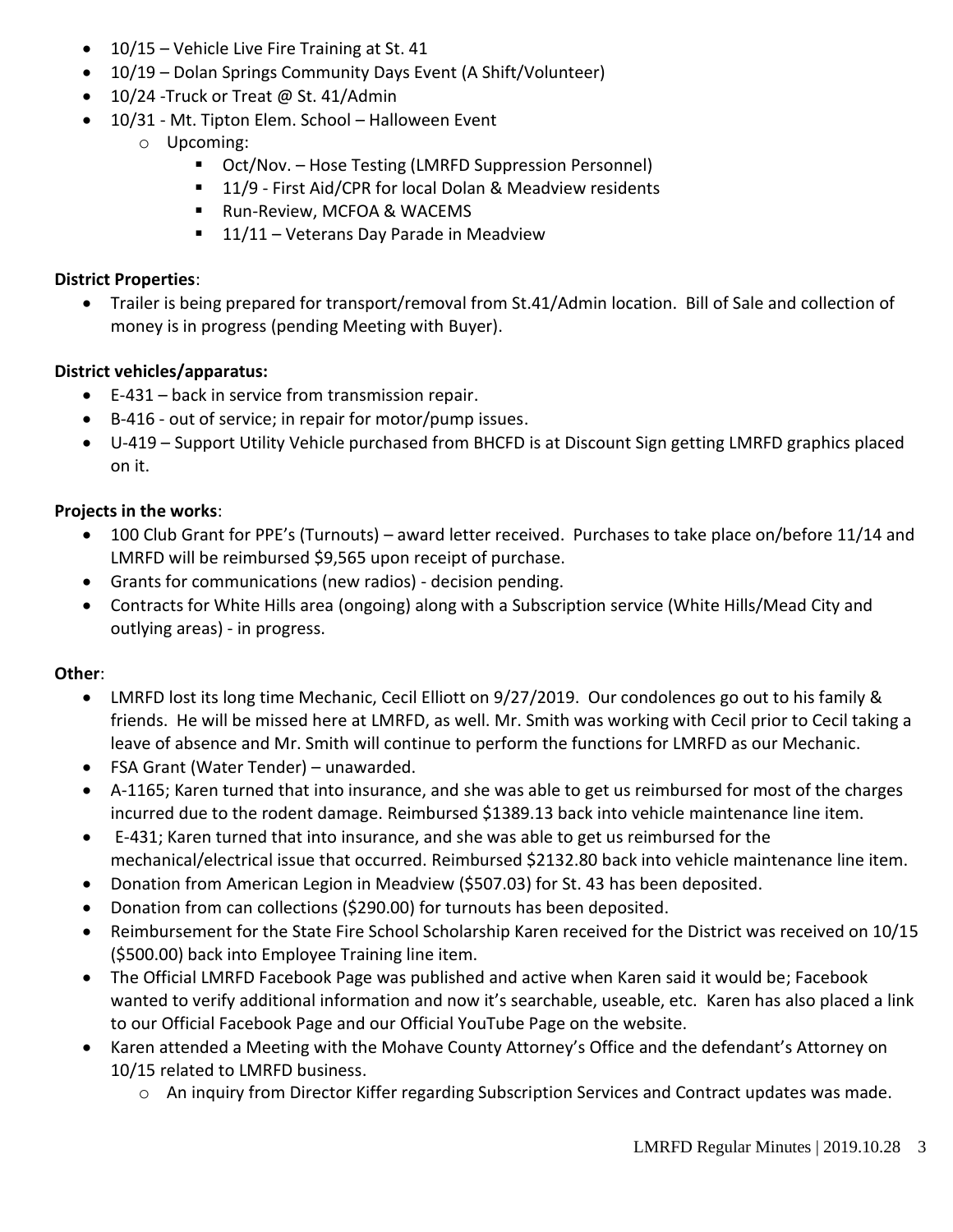### b. **FINANCIAL REPORT(S).**

*1.* Discussion and approval: September 2019 Financial Report(s). *(The financial report(s) are to be reviewed and approved by the Board).* (Buldra/Administration)

Mr. Buldra reviewed the September 2019 Financials as follows:

- Revenue for the month of September was \$40,689 which was \$61,500 under budget.
- Mohave County Revenue for September was \$25,077 which was \$52,236 under budget.
- Non-Tax Revenue for the month of September was \$15,611 which was \$9,264 under budget.
- Ambulance revenue for the month was \$9,534 under budget.
- Expenses for September totaled \$76,359 which was over budget by \$11,904.
- Vehicles and Equipment was over budget by \$11,526 mainly due to vehicle maintenance which was \$7,259 over budget.
- Managerial costs were over budget due to uniforms which was \$7,364 over budget. Uniforms is \$10,147 over the annual budget.
- Year to date revenue is \$150,281 which is \$9,924 under budget.
- Mohave County Revenue is \$25,442 under budget.
- Ambulance revenue is \$14,755 over budget.
- Year to date expenses is \$192,784 which is \$16,860 under budget.
- Total cash as of September 30, 2019 is \$517,903 which is \$145,465 more than September 30, 2018.
	- Discussion ensued regarding various line items and the Pension Funding (PSPRS). Inquiry was made regarding OT and Mr. Buldra advised it's budgeted and at the Chief's discretion to utilize. Director Cass motioned to approve the September Financials, Director Campbell 2<sup>nd</sup>. Directors Campbell, Tennant, Kiffer and Cass voted, "Aye." Motion carried, unanimously.

### 7) **EXECUTIVE BUSINESS.**

- a. Discussion and possible action regarding: Update on acceptance letter prepared by Legal Counsel re: Sick/Vacation payout determination for former Chief DeMaio. (Reh-Bower)
- Director Cass motioned to table this until after the Special Meeting, Director Tennant 2<sup>nd</sup>. Directors Campbell, Tennant and Cass voted, "Aye." Director Kiffer abstained. Motion carried.
	- b. Discussion and possible action regarding: Prior EEOC matter (DeMaio) re: information related to notification status from EEOC and parties involved re: results. (Kiffer)
- No Action.
	- c. Discussion and possible action regarding: Review of prior EEOC charges on invoice/statement #49130 from Legal Counsel. (Kiffer)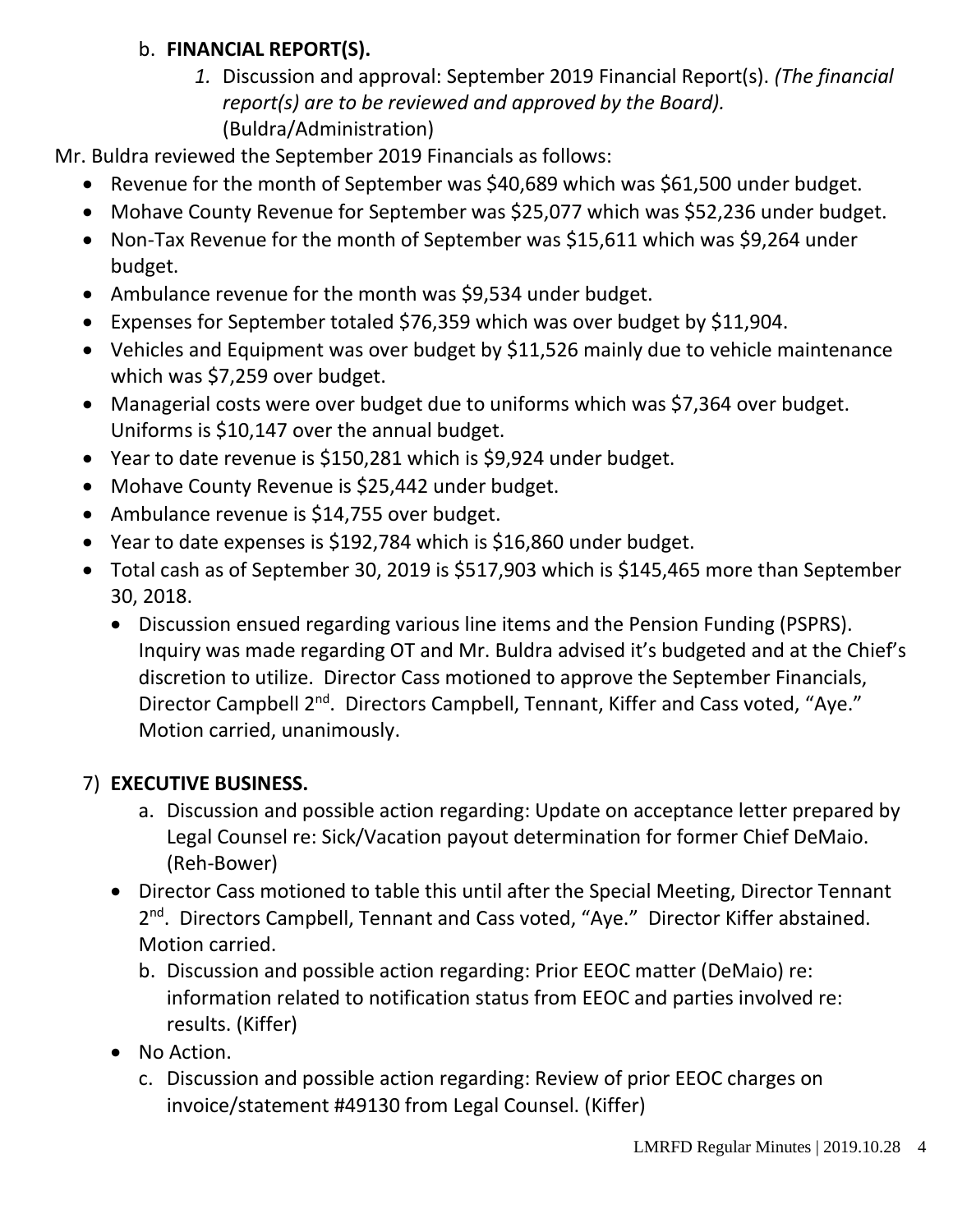- Director Kiffer stated there's a difference of opinion regarding the charges on the billing and indicated she would not make a motion to approve payment. Director Cass motioned to approve the rest that's owed on #41930, Director Campbell 2<sup>nd</sup>. Directors Campbell, Tennant and Cass voted, "Aye." Director Kiffer abstained. Motion carried.
	- d. Discussion and possible action regarding: LMRFD Management Liability Policy re: review. (Kiffer)
- No Action.
	- e. Discussion and possible action regarding: Personnel Matter re: Tim Bonnee (Interim Fire Chief) re: wage and retirement funding. (Administration/Tennant)
- Discussion ensued regarding starting wages as presented in the Contract and changes that were provided in good faith by the Board, with no issues presented by Chief Bonnee. Discussion ensued regarding a possible increase in annual salary to \$63,300 from the negotiated starting salary wage. Director Kiffer suggested looking into an increase during the December Evaluation. Director Kiffer motioned that the Contract stand as-is until the Chief is made permanent, at which time the Board can reconsider the amount to pay the Chief at that time. No 2<sup>nd</sup>, motion failed. Director Tennant motioned to raise the Chief's salary to \$63,300 effective 12/1 and the Board consider making it retro-active to his original hire date at a later Board Meeting. Director Campbell 2<sup>nd</sup>. Director Kiffer asked, "What's changed, other than Director Tennant thinking he should make this \$63,300?" Director Tennant expressed his difference of opinion on the matter towards Director Kiffer. Director Cass stated she agreed with Director Tennant. Director Campbell responded with, "I've been in this District for 25 years and I can actually see things getting done." Director Campbell further stated, he's more than qualified for the increase in pay. Directors Campbell, Tennant and Cass voted, "Aye." Director Kiffer abstained. Motion carried.
- Director Cass motioned to have the Chief direct the AA to open a 457 Plan for the Chief's Retirement funding, with the District supplying 10% and the Chief supplying 10% with the stipulation of 10 years before withdrawing and/or upon separation of employment and to be effective next start date of new pay period. Director Tennant 2<sup>nd</sup>. Director Kiffer asked about the financial impact. Mr. Buldra stated that position is budgeted for PSPRS, noting if enrolled into PSPRS it would be 32% approximately whereas a 457 Plan saves the District approximately 12%. Director Kiffer wanted confirmation from Mr. Buldra that this was something the District could do, and Mr. Buldra replied, "Yes," also advising that Karen has spoken with PSPRS and received confirmation as well. Directors Campbell, Tennant and Cass voted, "Aye." Director Kiffer abstained. Motion carried.

### 8) **REGULAR BUSINESS.**

a. Discussion and possible action regarding: Renewal with BDR Richards, CPA's PLC re: LMRFD Audits for FY 19/20, FY 20/21, FY 21/22. (Administration/Buldra)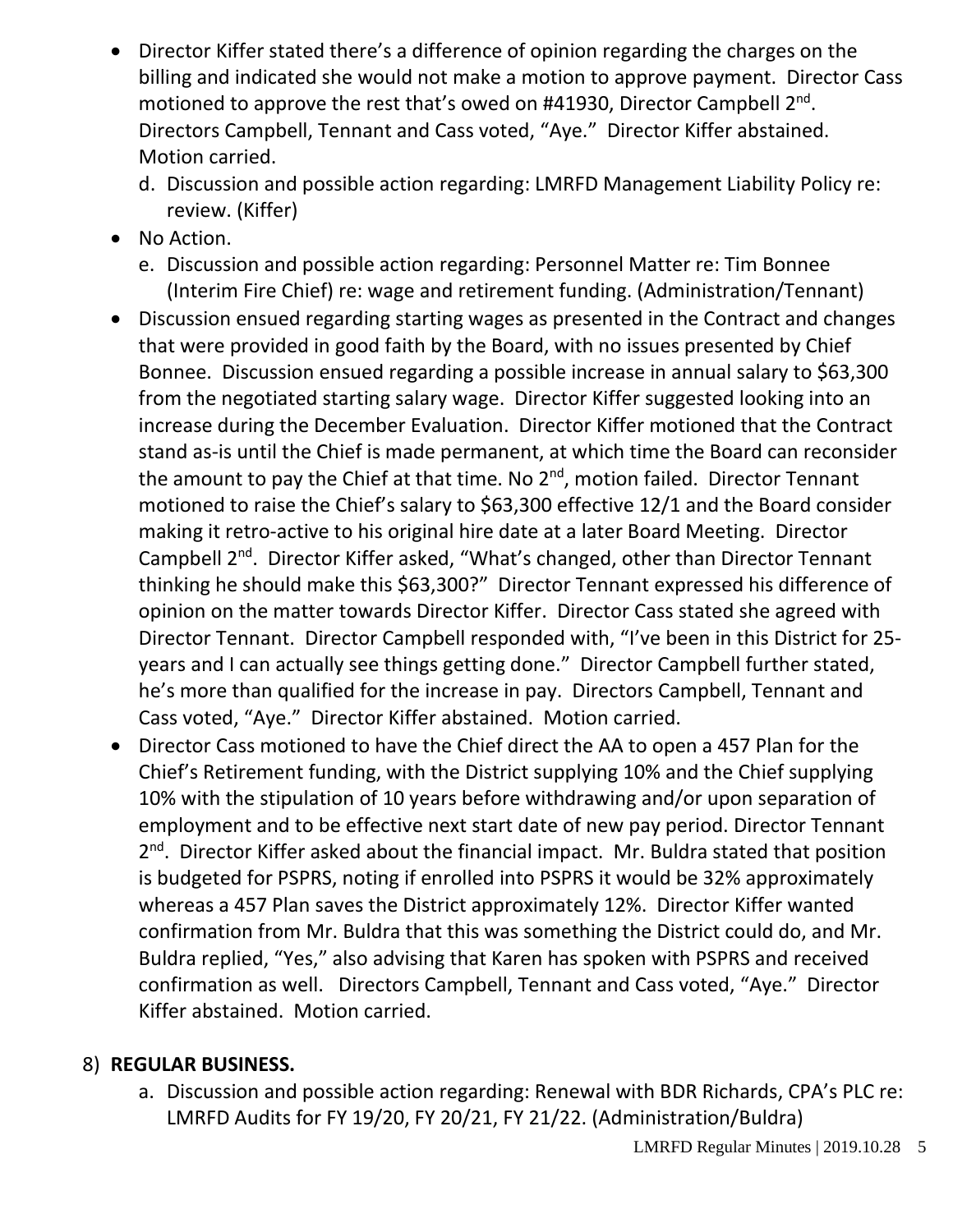- Ms. Jackson explained that a quote was received from Mr. Richards regarding future Audit services also noting that all Auditors in AZ have increased their pricing for the future. Mr. Buldra confirmed what Ms. Jackson stated, also indicating that Mr. Richards is one of the best Auditors in AZ and does a very good job for the District and stated from a cost standpoint that he's the most affordable. Mr. Buldra stated you may find someone cheaper, but the work has a lot of errors as he's seen in the past. Mr. Buldra recommended the Board stay with Mr. Richards. Director Tennant motioned to table this item until next Meeting, for time to study it and to see what the District can afford and motioned to have Karen secure the bids due back by June  $1<sup>st</sup>$ . Director Campbell  $2<sup>nd</sup>$ . Directors Campbell, Tennant and Cass voted, "Aye." Director Kiffer abstained. Motion carried.
- b. Discussion and possible action regarding: LMRFD expenses with Legal Counsel re: review. (Tennant/Buldra)
	- Director Tennant motioned to table until the next Meeting, Director Campbell 2<sup>nd</sup>. Directors Campbell, Tennant and Cass voted, "Aye." Director Kiffer abstained. Motion carried.
- c. Discussion and possible action regarding: JVG Agreement with LMRFD re: associated costs/services provided. (Tennant/Buldra)
	- Director Tennant and Mr. Buldra discussed services relating to his Firm assisting with the District, cost/bids of others and how the services should relate to Fire District's (i.e. PSPRS, current and potential future affairs related to Fire District's, etc.). Discussion only. No Action.
- d. Discussion and possible action regarding: Paychex Systems re: review of costs associated and update from Staff. (Tennant/Buldra)
	- Discussion ensued regarding Paychex Systems and issues (i.e. Suppression Staff complaints, Chief complaints, pay-stub issues, time involved, cost, etc.). In short, Mr. Buldra explained some issues did occur in the start with transmittal of information and processing and that those issues should be alleviated with payroll going back to Karen. Chief Bonnee vehemently disagreed with Mr. Buldra's explanation and adamantly expressed his distaste for Paychex Systems and his concerns related between Paychex Systems, Mr. Buldra and LMRFD also noting that it's costing the District unnecessary expenses. Chief Bonnee and Mr. Buldra had a brief back and forth of the facts and reasons related to the topic. Director Tennant motioned that we fire Paychex and Karen is to do all checks and process them and the paystubs are to be with the checks for the people being paid. Director Campbell 2<sup>nd</sup>. Director Kiffer noted her concerns with what occurred 5 to 6 years ago, noting she heard the issues and thought they were resolvable. Director Kiffer further explained they should consider the guarantee to the taxpayers so past issues don't occur, clarifying that it's a few years back and that it is not a comment on the Administrative Assistant. Director Tennant amended his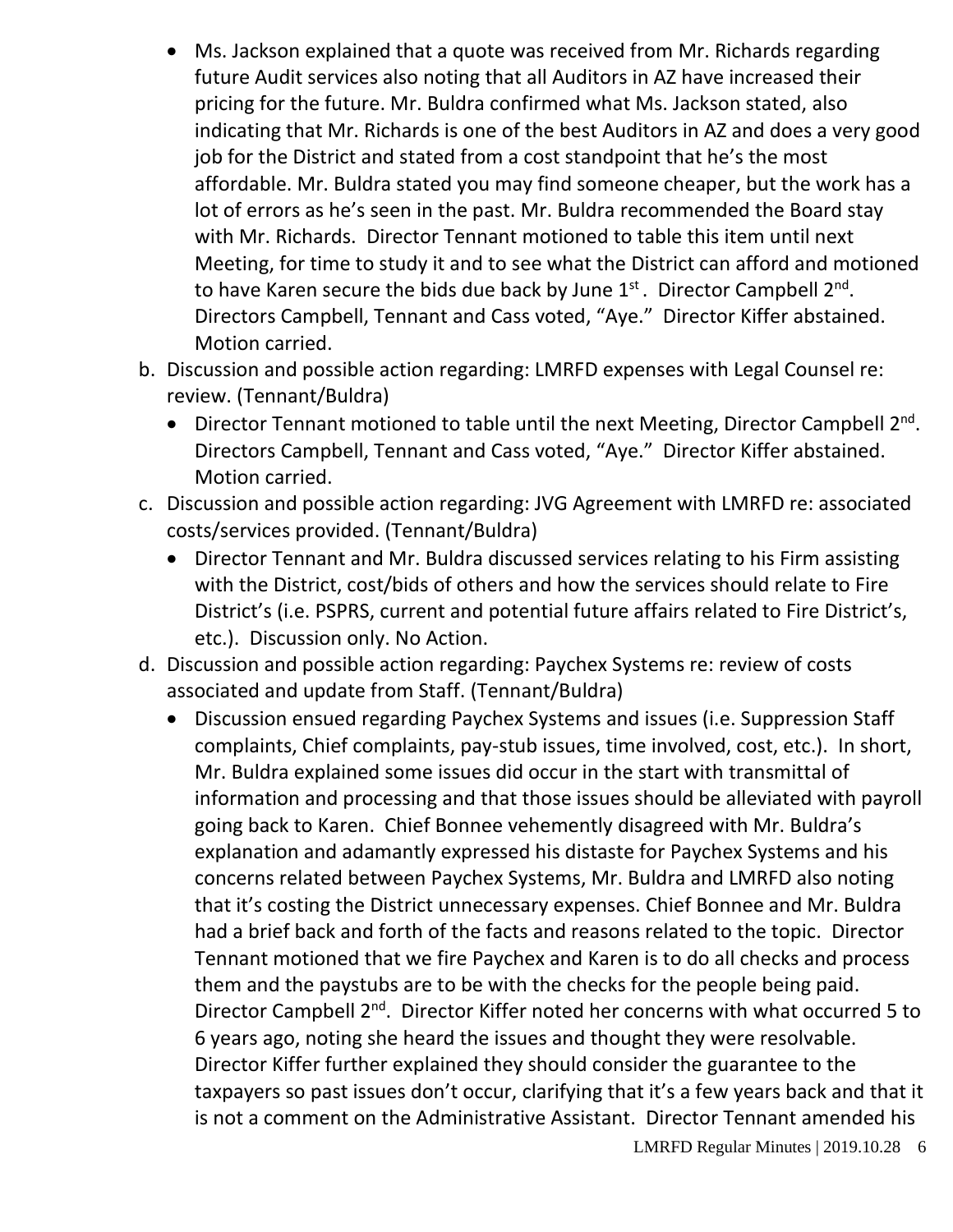motion to add to Bond Karen for the payroll, we pay the Bond and get this issue resolved and back in house where it belongs. Director Campbell 2<sup>nd</sup> the amended addition motion. Directors Campbell, Tennant and Cass voted, "Aye." Director Kiffer voted, "Nay." Motion carried 3-1.

- e. Discussion and possible action regarding: Clarification of statement made from 9/23/2019 Regular Board Meeting re: claim. (Tennant)
	- Director Tennant motioned to table until next Meeting, Director Campbell 2<sup>nd</sup>. Directors Tennant, Campbell and Cass voted, "Aye." Director Kiffer abstained. Motion carried.
- f. Discussion and possible action regarding: LMRFD Board of Directors By-Laws. (Cass)
	- Director Cass explained they've been trying to pass By-Laws for a year or two. Director Kiffer stated she didn't have time to read them, other Members stated they had read them several times. Director Kiffer motioned to postpone them until next Meeting so she has a chance to read them. No  $2<sup>nd</sup>$ , motion failed. Director Tennant motioned to pass the By-Laws as they have printed here in our hands, Director Campbell 2<sup>nd</sup>. Directors Tennant, Campbell and Cass voted, "Aye." Director Kiffer voted, "Nay." Motion carried 3-1.
- g. Discussion and possible action regarding: Current LMRFD Vacation Suppression Policy and proposed updated/revised LMRFD Vacation Suppression Policy (Article 64). (Administration/Reh-Bower)
	- Items G & H were combined. Ms. Jackson explained it's a revised and updated version to fall in line with standards, noting LMRFD is unique and can't offer above the norm. Director Kiffer inquired about the pay-out portion, explaining this was provided for employees to use and not just cash-out. Ms. Jackson explained that hours earned are based off work performed, if the employee leaves, they currently aren't receiving what they've earned. Ms. Jackson explained there is a line item in the Budget for compensated absences. Director Kiffer noted she wanted to hear from Mr. Buldra regarding the financial impact. Director Cass motioned to table Items G & H until next Meeting, Director Campbell 2<sup>nd</sup>. Directors Campbell, Tennant, Kiffer and Cass voted, "Aye." Motion carried, unanimously.
- h. Discussion and possible action regarding: Current LMRFD Vacation Administration Policy and proposed updated/revised LMRFD Vacation Administration Policy (Article 63). (Administration/Cass)
	- Item combined with Item G.
- i. Discussion and possible action regarding: Article 62 re: Flex Time Policy. (Administration/Cass)
	- Discussion ensued regarding time and a half being provided as flex time, or if it should just be straight time based on hours worked. Review and discussion of flex time as indicated within Chief Bonnee's Contract was provided. Director Kiffer motioned to postpone this item until the next Meeting and the Chief direct the AA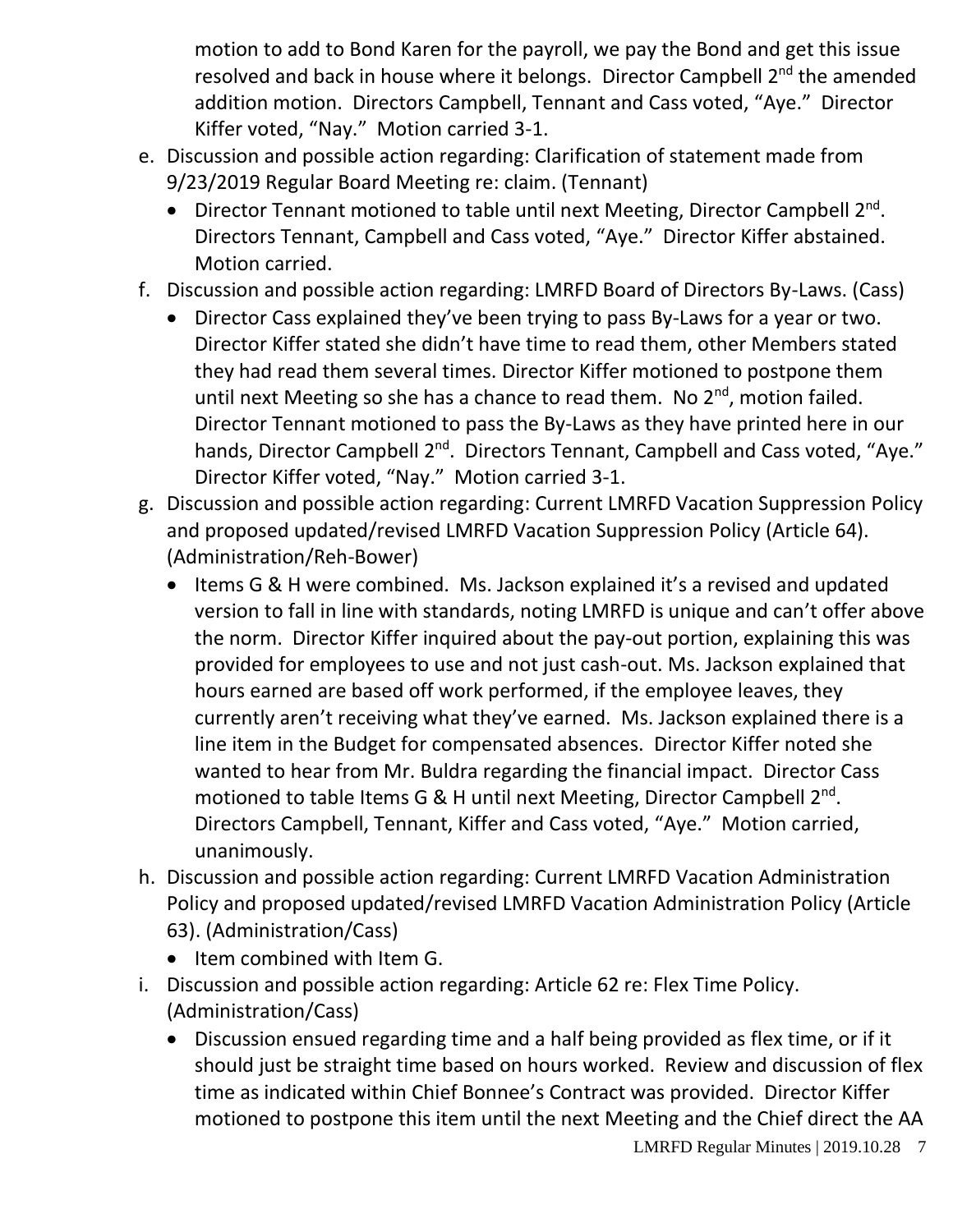to research the issue of flex time, if it's straight hour or hour and a half for folks that work in the fire industry. Director Cass 2<sup>nd</sup>. Directors Campbell, Kiffer and Cass voted, "Aye." Director Tennant voted, "Nay." Motion carried.

- j. Discussion and possible action regarding: Update re: sale of Mobile Unit located at 16126 Pierce Ferry Rd. Dolan Springs, AZ. (Administration/Reh-Bower)
	- Provided in Chief's Report. No discussion. No Action.
- k. Discussion and possible action regarding: Update re: Support Utility Vehicle (U-419). (Administration/Reh-Bower)
	- Provided in Chief's Report. No discussion. No Action.
- l. Discussion and possible action regarding: Update re: Records Management/Destruction Schedule due 12/31/2019. (Administration/Reh-Bower)
	- Ms. Jackson explained that she and Phyllis have been working on this since about May or June and they'll be set to get the task done. Update only. No Action.
- m. Discussion and possible action regarding: Contract with a Grant Writer re: review of cost and services. (Administration)
	- Chief Bonnee explained FEMA is breaking off apart of the AFG Grant next year to just include EMS, he further explained there's a lot of detail and writing involved, and the District lost the Water Tender from the former Administration due to incomplete information. Chief Bonnee explained he reached out to a Grant Writer after researching through KFD, NACFD, etc. and this Grant Writer charges \$1500.00 for the year and writes up to 4 Grants. Chief Bonnee expressed his desire for the Board to consider going with this reputable Grant Writer, noting it's a Contract and that they do not receive additional monies if a Grant is awarded, it's the one fee (\$1500.00). Chief Bonnee stated he's researched other Grant Writer's and they provide the narrative only and cost more. Director Tennant motioned that the Chief enter into a written Contract with these people. Director Cass 2<sup>nd</sup>. Directors Campbell, Tennant, Kiffer and Cass voted, "Aye." Motion carried, unanimously.

### 9) **CONSIDERATION OF FUTURE AGENDA ITEMS.**

- Specified tabled items will move to following month's Regular Meeting, unless noted otherwise and/or pending more information.
	- o None. Director Cass reminded Members that Karen will send a tentative list and they need to send items back to her.

# 10) **NEXT REGULAR BOARD MEETING DATE & LOCATION.** (Subject to change,

notice/announcement will be posted via District Website, if any changes occur).

- o Special Meeting November 1, 2019 at 3:00 p.m. Dolan Springs (Station 41/Admin).
- $\circ$  November 25, 2019 at 12:30 p.m. Dolan Springs, AZ.

# 11) **ADJOURNMENT**.